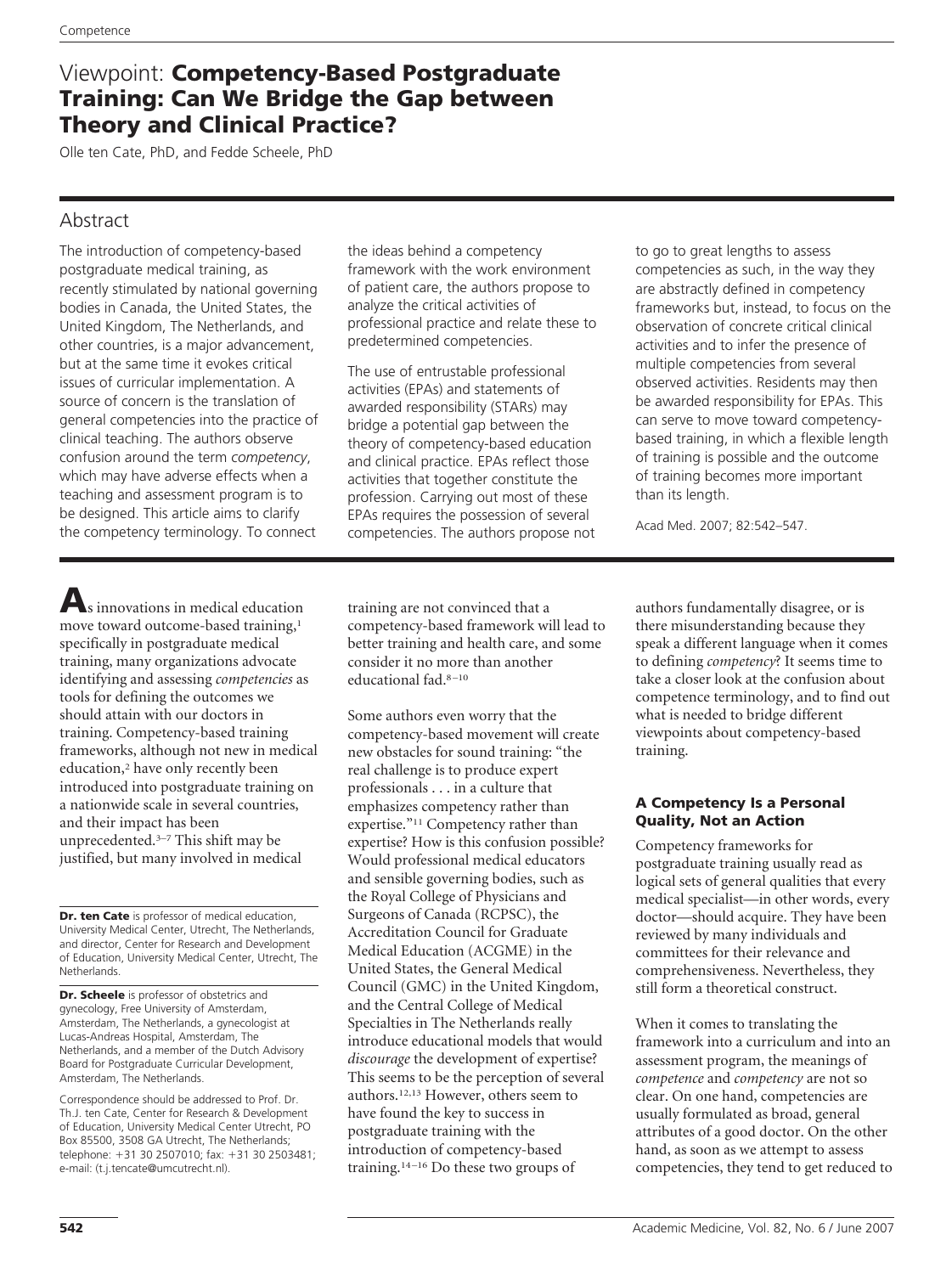detailed skills or activities: interpreting an ECG, counseling parents of a stillborn child, or performing a cesarean section. Lists of competencies tend to include individual activities (assessment of muscle atrophy, palpation of the spine) or even just the pathology in question (spontaneous abortion, multiple pregnancy).

We should be cautious here. Of course, authors of these lists mean to say that the trainee should posses the competence to interpret an ECG, or that the trainee should demonstrate the ability to handle a multiple pregnancy. But what happens in a competency-based assessment program is that the conceptual state of a person is mixed with his or her performance behavior, with an activity, or even with a medical term (*Peter's competencies include genetic anomalies*). This blurs the meaning of competence.<sup>17</sup> We strongly support the view that *competence* and *competency* should be used only as they are primarily defined in the *Oxford Dictionary of English*: "The *ability* to do something successfully."<sup>18</sup> Competence and competency— both words may be used with the same meaning—are a "quality or state of being."19 In the examples above, the actual competence *seems* specifically stated, but it is actually not defined at all. If we state that the doctor should have the competencies to be able to handle a multiple pregnancy, then our next question should be, what *are* these competencies? This question is rarely answered.

The origin of this linguistic confusion is not difficult to understand. As clinical educators implement competency frameworks into assessment programs, they must make competencies concrete so that they may be clearly assessed. Supervisors and trainees need to know which educational targets are important to attain, and they must know what, specifically, will be assessed. A general competency is difficult to assess, but the ability to execute a specific activity can be observed and appraised. So, clinical educators feel the need to specify competencies. However, this line of thinking tends to produce long checklists of specific competencies, formulated as activities that, in the end, do not quite reflect the original meaning of the general competency. In addition, linguistic laziness tends to make us shorten phrases

where possible. But when the transcription of competency shifts from *the ability to execute activity X* to *activity X*, this adds to the terminology confusion.

Throughout this article we will, therefore, use the term *competency* in its original meaning—the ability to do something successfully.

### **Competencies Should Be Limited to General Attributes**

General competencies are what most governing bodies and educational leaders responsible for physician training like to stress. For instance, the ability to perform the RCPSC's seven Canadian Medical Education Directions for Specialists (CanMEDS) roles<sup>3</sup> is essentially the possession of general competencies that are demanded by the profession and society in general. In the day-to-day work environment, these roles are not automatically recognized because the competencies they represent are indeed so general. Residents are not asked to play a health advocate role on Monday, be a communicator on Tuesday, collaborator on Wednesday, and an expert on Thursday. All roles are intertwined in a complex way that makes them less visible and measurable.

It is the day-to-day activities that keep residents and their supervisors occupied. Running the consultation office, performing a diagnostic procedure, chairing a meeting, presenting a patient, and other such activities are the worries of the working day. Keeping a portfolio to document progress in the "vague" fields, such as health advocacy or professionalism, may easily feel like an extra burden on top of a heavy workload, distracting from the "real" concerns of the doctor. No wonder some supervisors start complaining when asked to keep tabs on these activities. On the other hand, keeping a logbook merely of lists of functional activities reduces the profession to that of a mechanic, checking off technical tasks as they are completed. The competent professional is clearly more than the sum of many detailed operational competencies.

We therefore propose to disentangle *competencies* from *activities* when constructing competency-based training programs. We argue that competencies

should be defined as *general* attributes of a doctor and should be confined to a limited set of qualities. In our view, formulating long lists of specific competencies is not necessary and is confusing, and therefore we do not recommend it. Activities, on the other hand, are the constituting elements of professional work. For the purpose of constructing competency-based postgraduate training, they may well be specified to a limited number of so-called entrustable professional activities (EPAs).20,21 We will explain this concept and show that competencies and EPAs are related in a two-dimensional matrix.

### **Separate Competencies from Activities, but Use Them Both**

From an educationalist's point of view, learning objectives must be specified. If they are phrased as *competencies*, there is a tendency to split each of these objectives into more detail. This has been done in the ACGME and CanMEDS frameworks. The ACGME model describes 28 more detailed competencies.4 The CanMEDS 2005 model also discerns 28 *key competencies*; however, 126 more specific *enabling competencies* are described on a more detailed level.3 When translating these competencies to a specific postgraduate course, a tendency to specify these competencies even further will arise. On the work floor, some clinicians get lost in the complexities of the competencybased assessment model. They are perfectly able to state which professional activities need to be carried out adequately, but they have trouble valuing these activities as competencies.

It is not necessary to choose between competencies and activities. Rather, by acknowledging that both are relevant pieces of the training process and that each represents a different dimension of the same overall objective of professional training, we can reconcile the concepts of competence and clinical practice. Chart 1 illustrates this reconciliation for postgraduate medical training in obstetrics– gynecology. An employer, a colleague, or a patient would probably be more interested to know whether a new obstetrics– gynecology resident has demonstrated enough competence to be entrusted with the professional activities in the top row of the figure than whether he or she has received high marks for the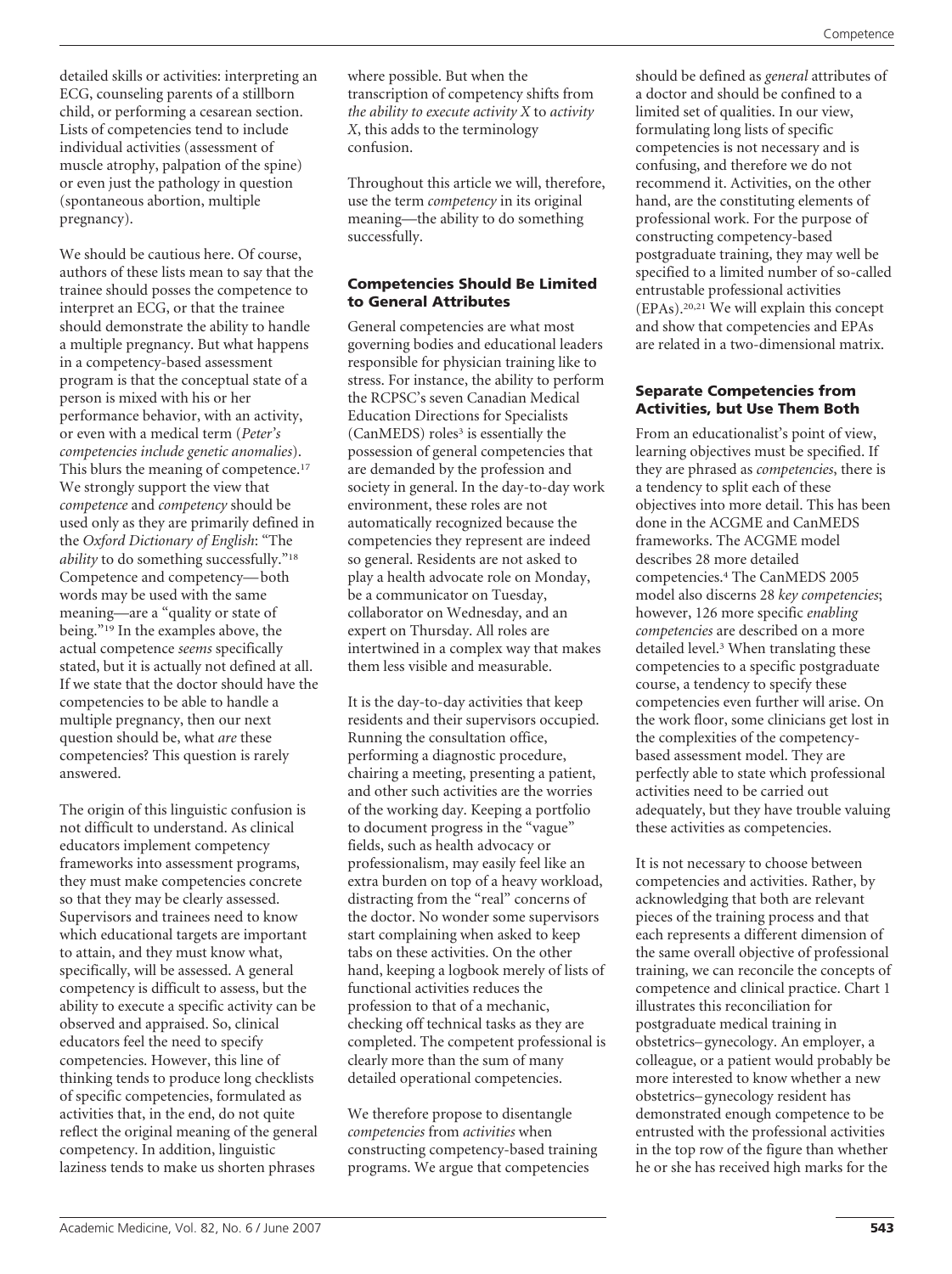# Chart 1

### **The Two-Dimensional Matrix Relationship Between Entrustable Professional Activities (EPAs) and General Competencies\***

|                                           |                                                                                                                          | <b>EPAs</b>                                                            |                    |                                            |                                          |                       |                                     |                                                                                                   |
|-------------------------------------------|--------------------------------------------------------------------------------------------------------------------------|------------------------------------------------------------------------|--------------------|--------------------------------------------|------------------------------------------|-----------------------|-------------------------------------|---------------------------------------------------------------------------------------------------|
|                                           |                                                                                                                          | Care of<br>uncomplicated<br>pregnancies                                | Normal<br>delivery | Uncomplicated<br>puerperium<br>and neonate | The high risk<br>complicated<br>delivery | Perioperative<br>care | Surgery<br>estimated as<br>low risk |                                                                                                   |
| competencies <sup>†</sup><br><b>ACGME</b> | The ability to provide adequate<br><i>patient care</i>                                                                   |                                                                        |                    |                                            |                                          |                       |                                     | inferred<br>The overall assessment of competencies is not<br>their presence is<br>stead,<br>$\Xi$ |
|                                           | The possession and ability to apply<br>medical knowledge                                                                 |                                                                        |                    |                                            |                                          |                       |                                     |                                                                                                   |
|                                           | The ability to learn from clinical<br>practice and to improve it                                                         |                                                                        |                    |                                            |                                          |                       |                                     |                                                                                                   |
|                                           | The possession and ability to apply<br>interpersonal and communication<br>skills                                         |                                                                        |                    |                                            |                                          |                       |                                     |                                                                                                   |
|                                           | The ability and commitment to carry<br>out professional responsibilities                                                 |                                                                        |                    |                                            |                                          |                       |                                     |                                                                                                   |
|                                           | The awareness of and ability to<br>operate optimally within the <i>context</i> ,<br>system, and resources of health care |                                                                        |                    |                                            |                                          |                       |                                     | actually done.                                                                                    |
|                                           |                                                                                                                          | EPAs are the focus of assessment, by observation, ratings or otherwise |                    |                                            |                                          |                       |                                     |                                                                                                   |

\* EPAs for obstetrics– gynecology and Accreditation Council for Graduate Medical Education (ACGME) competencies are used as examples.

† The terminology is slightly adapted, to abide by a consequent use of competency terminology as the ability of a professional.

general competencies in the vertical column. However, at the same time, they would probably realize that these general competencies are important prerequisites for day-to-day practice.

When it comes to demonstrating competence, it is not one or the other it's both. We should only fully trust colleagues or trainees to carry to out a critical *activity* once they have attained all the *competencies* that are needed to adequately complete this activity. Almost invariably, these activities require several (groups of) competencies, as is illustrated in Chart 1.

When we build a competency-based curriculum in this fashion, distinguishing important activities and emphasizing general competencies, it is helpful to identify the critical activities that constitute a specialty—all the elements that society and experts consider to belong to that profession, the activities of which we would all agree should be only carried out by a trained specialist. *Critical activities* as a term may be too limited, because it usually signifies only a few

crucial, decisive events. We aim to identify all professional activities that we would agree a specific medical specialist can be asked to do. These activities can include executing an operational procedure, conveying bad news to a patient, chairing an interdisciplinary meeting, and many others. We have labeled these activities *EPAs*. <sup>20</sup> Patients' and instructors' *trust* in a trainee and their *entrustment* of responsibility to that trainee are essential concepts in this approach, because they reflect the most important outcome of postgraduate training: a trainee's readiness to bear professional responsibility.21

### **EPAs and Statements of Awarded Responsibility**

EPAs are those professional activities that together constitute the mass of critical elements that operationally define a profession. If we think of a competent obstetrician, we should be able to list those activities that form the core of that profession. Each of these activities may be defined as a unit of work *that should only be entrusted upon a competent enough*

*professional*. EPAs are critical activities in a medical discipline that, according to opinion leaders in the field, must be assessed and approved of at some point during training. To be precise, EPAs have been specified with a number of conditions to be met, to demarcate them from daily activities that do not require specialist training (List 1).20

EPAs should be considered units of work that may be awarded a more or less formal qualification at the moment when supervisors confirm that the trainee is ready to assume responsibility for such activities. This entrustment does not require a ceremony, because it can happen at any moment. During a night shift, a supervisor on call must decide whether to trust a trainee to handle a complex case. In designing a competency-based curriculum, the entrustment of an EPA may be acknowledged more formally, in a statement that implies that a trainee has demonstrated enough competence to carry out the activity in question independently from now on. A statement of awarded responsibility (STAR) for a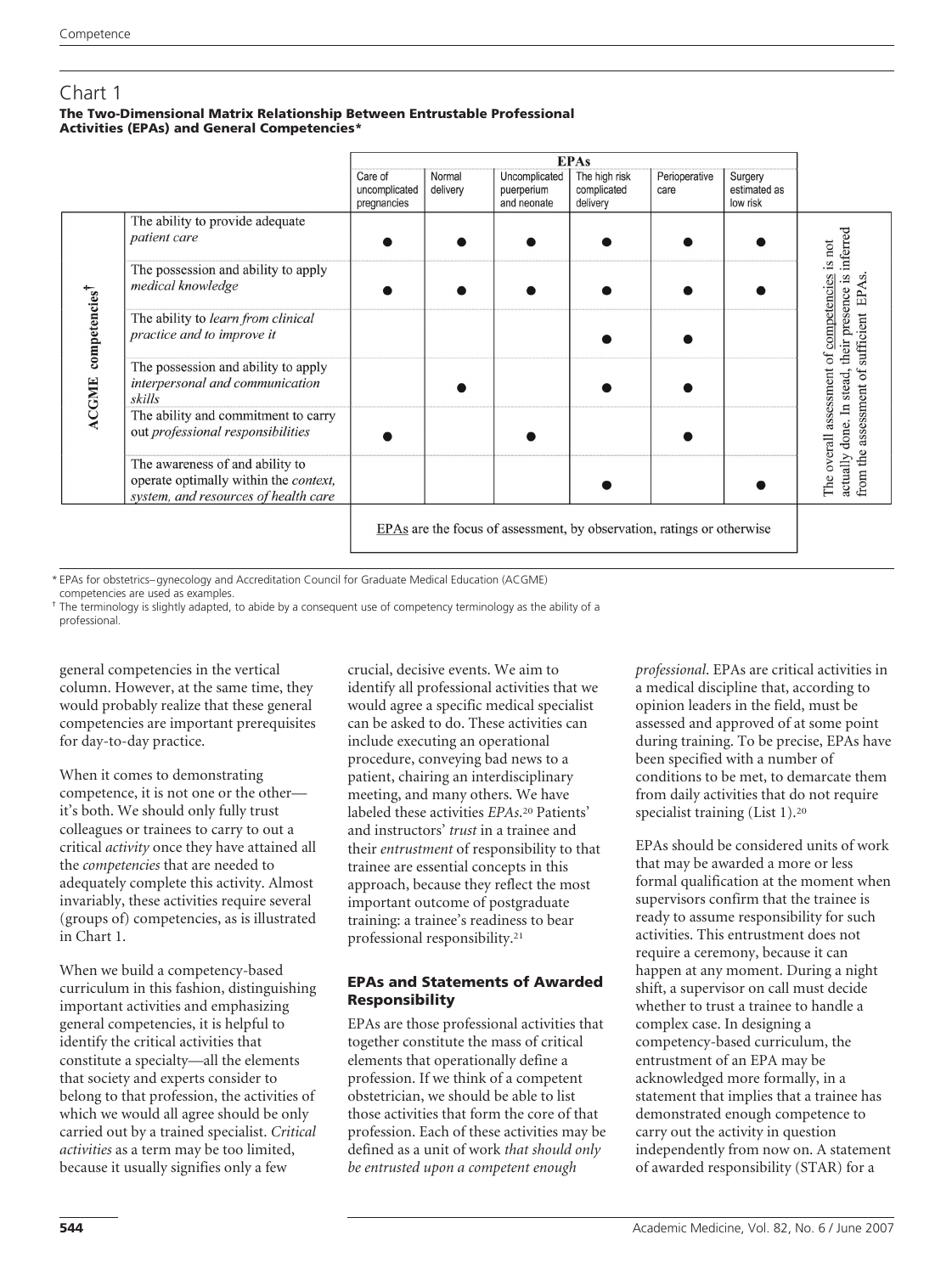#### List 1 **Conditions of Entrustable Professional Activities**

- 1. Is part of essential professional work in a given context.
- 2. Must require adequate knowledge, skill, and attitude.
- 3. Must lead to recognized output of professional labor.
- 4. Should be confined to qualified personnel.
- 5. Should be independently executable.
- 6. Should be executable within a time frame.
- 7. Should be observable and measurable in its process and outcome (well done or not well done).
- 8. Should reflect one or more competencies.

specific EPA may mark the threshold on which it is entrusted to a trainee to be carried out independently. Awarding STARs for EPAs over time requires supervisors to make deliberate decisions about their trainees' competence to perform all critical activities at some point in time.

Why create acronyms for these terms and pretend to introduce new concepts? The concepts in themselves may be not so novel. However, in our discussions with program directors and curriculum committees, we have found these acronyms to be extremely useful in explaining how to think in terms of competency-based training. Every clinical supervisor has experience with granting trust to a trainee, be it during a night shift or at other moments. Making this decision more formal by awarding a STAR helps supervisors understand and develop competency-based training. It strikes us how often residents are not allowed to carry out critical professional activities independently until very late in a course, or not at all during their training period, but the day after their specialist registration, they are expected to execute the breadth of all these activities independently. We have also used the EPA concept to guide the curriculum design for public health physicians, which generated great confidence among public health employers that their staff would be trained in skills that really matter.<sup>22</sup>

The proposed new national obstetrics– gynecology curriculum framework in the Netherlands suggests awarding a STAR

when residents have reached a predetermined level of proficiency in executing an EPA. This curriculum acknowledges five levels of proficiency: (1) has knowledge, (2) may act under full supervision, (3) may act under moderate supervision,  $(4)$  may act independently, and (5) may act as a supervisor and instructor.23 This progressive curriculum is in line with the philosophy of learningoriented teaching.24 Level 4 reflects the level of entrustment of the activity that may be awarded with a STAR. Chart 1 is derived from this curriculum.

Competency frameworks are increasingly used in undergraduate curricula as well. We believe that competencies should be related to the professional environment in which they must be demonstrated. In the terminology of entrustment, it only makes sense to give trainees responsibility for professional activities in the clinical environment. In the clinical clerkships, medical students may reach levels of competence that may be sufficient to execute well-defined, limited activities independently, ranging from measuring blood pressure to managing initial intake of patients and performing focused diagnostic and therapeutic procedures. In some medical schools, senior medical students receive responsibility to run a student-led ward.25

### **Assessing Competence: A Practical Approach**

Supervisors are used to making judgments about trainees' entrustability in the execution of EPAs, even if it is identified by different terminology. Misjudgments in this area could be harmful for patients. Increasingly, in competency-based curricula, tests that are considered surrogate markers for clinical expertise are used for assessing trainees. Knowledge tests, simulations, logbooks, mini clinical evaluation exercises (MiniCEX) procedures, Objective Structured Assessment of Technical Skills, video observation, instruments to assess professional behavior, and many more procedures are being developed in an attempt to cover assessment of all relevant competencies. Clinical observations during the job and multisource feedback procedures have gained popularity, and the test battery is often summarized in a portfolio. Both the trainee and the responsible clinical teacher review and comment on these

portfolios. Clinical supervisors make regular evaluations of competency development and set tasks for the next stage of training. Competence is expressed within a prescribed competency framework, be it the CanMEDS model, the ACGME model, the GMC model,<sup>6</sup> or another set of general competencies. Many clinicians will confirm that these roles are all important, and many will be motivated to comply with the framework in their day-to-day teaching and assessment practices.

In practice, however, there are drawbacks to these widely used models. At first, the understanding, execution, and interpretation of many tests demand educational and psychometric expertise. For high-stakes decisions this may be justified, but many clinicians have too little time, expertise, and organizational and financial resources to profit fully from these sophisticated methods. However, they are often able to judge clinical performance reasonably well in clear-cut clinical tasks. They already experience varying levels of confidence when asking trainees to execute specific tasks. Working with portfolio-based competency frameworks that seem rather theoretical and disconnected from these clinical activities, and being asked to assess competency roles under these circumstances, may make many clinicians feel somewhat alienated from their own world.

We do not want to discourage the use of innovative methods of training and assessment. On the contrary, we do believe that many of these innovations are extremely valuable. At the same time, though, we are worried about the clinical supervisor. Moving away from the daily activities of the clinical ward to focus on sophisticated assessment procedures may lead to a decrease in a clinician– educator's interest and engagement in clinical teaching rather than an increase in these qualities. In our view, supporting the individual supervisor in the daily practice of clinical teaching should be the central focus of any innovation in postgraduate training, not just to optimize the success of innovations in postgraduate training. In addition, we believe that the supervisor's subjective but expert judgment is potentially a richer source of information than most other methods of assessment. Finally, a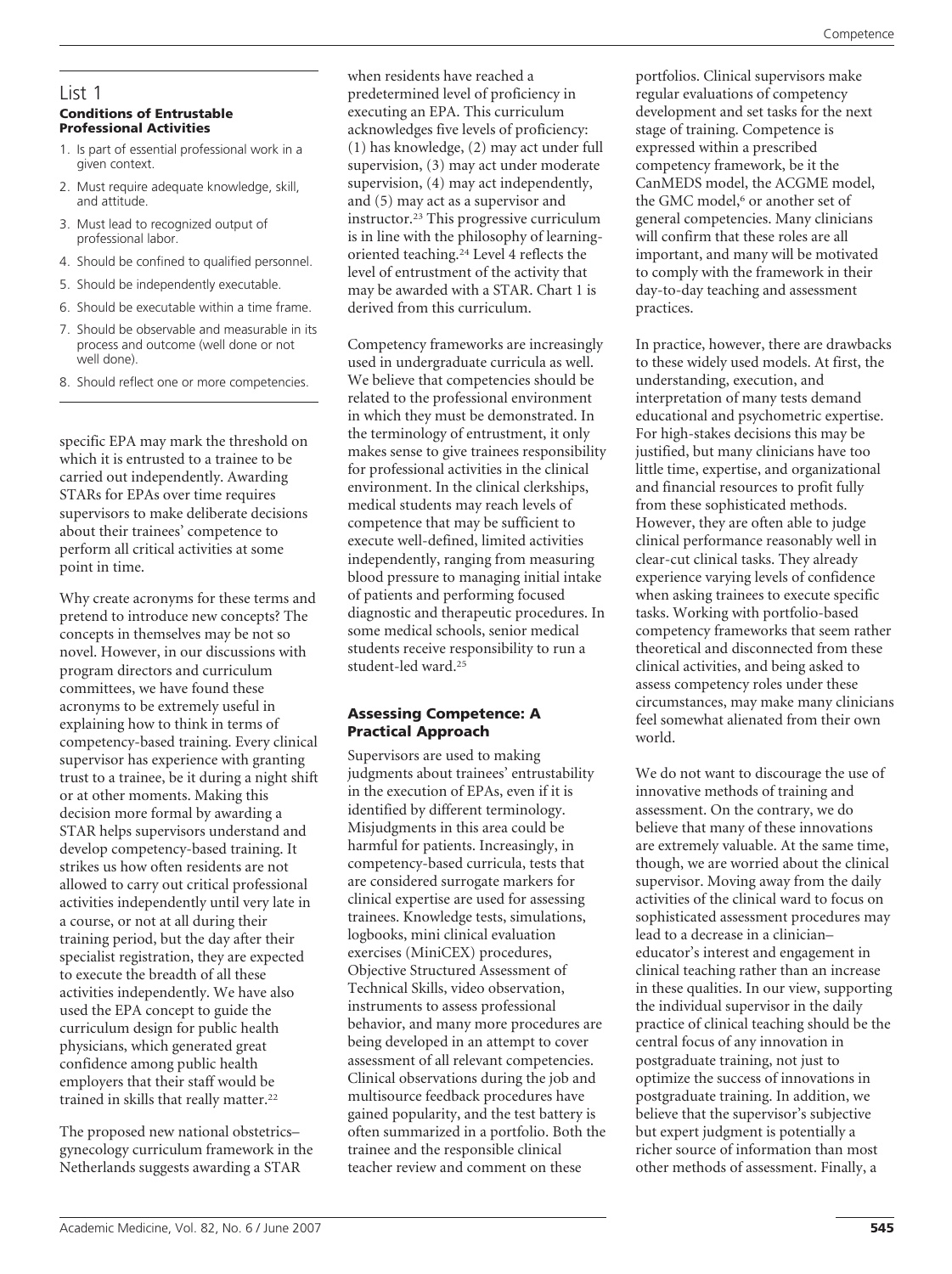supervisor granting trust to a trainee to execute critical patient care implies assessing not only the trainee's competence, but also his or her performance. It is a powerful approach to assessment because it involves the supervisor personally. A failing resident often implies a failing supervisor.<sup>21</sup>

In the construction of an assessment program for postgraduate trainees, the described matrix relation between competencies and (entrustable) professional activities should, in our opinion, be the central focus. We believe that performance assessment of trainees, based on EPAs, can often be done with simple, concrete procedures. A valid assessment of general competencies often cannot be realized, but this type of assessment may not always be necessary. From a psychological and a psychometric research point of view, sophisticated procedures to measure general competencies may serve as valuable reference instruments in validation procedures. But, in general, we may well focus on the *inference* of general competence once enough EPAs have been rewarded with STARs. In fact, as EPAs reflect several general competencies at the same time, and as individual

competencies show themselves in different EPAs, competencies are naturally achieved when all relevant EPAs for a particular competency have been rewarded with a STAR. If the profession is analyzed, all EPAs are listed, and a matrix is constructed in a way that is abbreviated in Chart 1, the curriculum can do justice both to the general educational and societal needs for general competencies and to the practice of clinical training on the ward.

We do not advocate a return to unreliable, traditional personal observations of trainees. Promising procedures, such as the MiniCEX, are being developed to support the quality of observations in a way that supervisors can handle. In addition, we need to objectify what types of observations deserve a STAR. Probably, information already available in the clinical environment may be used to determine these standards. In any case, we believe the responsible supervisor must play a central role in assessing his or her trainees. Future research may help to establish which sources of information best help supervisors make decisions of entrustment.

# Table 1

#### **Entrustable Professional Activities (EPAs) in Obstetrics–Gynecology and Expected Levels of Confidence\* in a Time Schedule**

| <b>EPA</b>                                                      | <b>PGY-2</b> | <b>PGY-4</b> | <b>PGY-6</b> |
|-----------------------------------------------------------------|--------------|--------------|--------------|
| The care of uncomplicated pregnancies                           | 5            | 5            | 5            |
| The care of complicated pregnancies                             | 3            | 4            | 5            |
| The normal delivery                                             | 5            | 5            | 5            |
| The complicated delivery                                        |              | 3            | 4            |
| The complicated delivery, estimated as high risk                |              | 3            | 3            |
| The uncomplicated puerperium and neonate                        |              | 5            | 5            |
| The complicated puerperium and newborn                          |              |              | 5            |
| General gynecology outpatient clinic, common problems           |              |              | 5            |
| General gynecology outpatient clinic, rare problems             |              | 3            |              |
| Urogynecology and pelvic supporting structures                  |              | ⊰            | 4            |
| Gynecological oncology                                          |              | ⊰            | 4            |
| Sexology                                                        |              | ⊰            | 4            |
| Reproductive endocrinology and basic fertility                  |              |              |              |
| Reproductive endocrinology and assisted reproductive technology |              |              |              |
| Surgery estimated as low risk                                   |              |              |              |
| Surgery estimated as high risk                                  |              |              |              |
| Perioperative care                                              |              |              |              |
| General skills, science, and management                         | N/A          | N/A          | 4            |

\* Levels of confidence: (1) has knowledge, (2) may act under full supervision, (3) may act under moderate supervision, (4) may act independently, and (5) may act as a supervisor and instructor. Level 4 reflects the entrustment of the activity with a statement of awarded responsibility.

### **Using EPAs and STARs to Build a Competency-Based Curriculum**

An analysis of any specialty should identify all relevant EPAs. There may be some debate about the breadth and comprehensiveness of an EPA, but it is important to note that EPAs always reflect a critical activity that may be fully entrusted to a trainee, once he or she is competent. We believe that 50 to 100 EPAs should be able to cover the objectives of a full postgraduate medical course of five to six years. List 1 specifies the conditions that should be met in compiling a list of EPAs. Next, EPAs should be contrasted with competencies in a framework such as the one illustrated in Chart 1.

Subsequently, program planners should construct a standard time line for the expected attribution of STARs for the different EPAs (Table 1). Deviations from the schedule should be evaluated regularly.

The time to achieve the STAR in a specific EPA will vary and will depend on at least four factors:

## **1. The EPA**

When dealing with a complex and highrisk EPA, supervisors should expect trainees to have a slow learning curve. For an EPA that occurs frequently in a trainee's experience, the trainee should be expected to have a steep learning curve.

### **2. The working environment**

If the clinic needs many clinicians with a particular STAR (e.g., for ventouse delivery on the labor ward), if the backup system for cases in which a trainee fails the EPA is well organized, or if the curriculum demands a STAR in the first years of training, a steep learning curve may be expected.

## **3. The trainee**

A gifted trainee with a high level of motivation and sufficient self-confidence may have a relatively steep learning curve.

### **4. The clinical teacher**

If the clinical teacher is comfortable with an EPA, is able to use the assessment procedure properly, and is able to reach a judgment, a steeper learning curve may be expected.